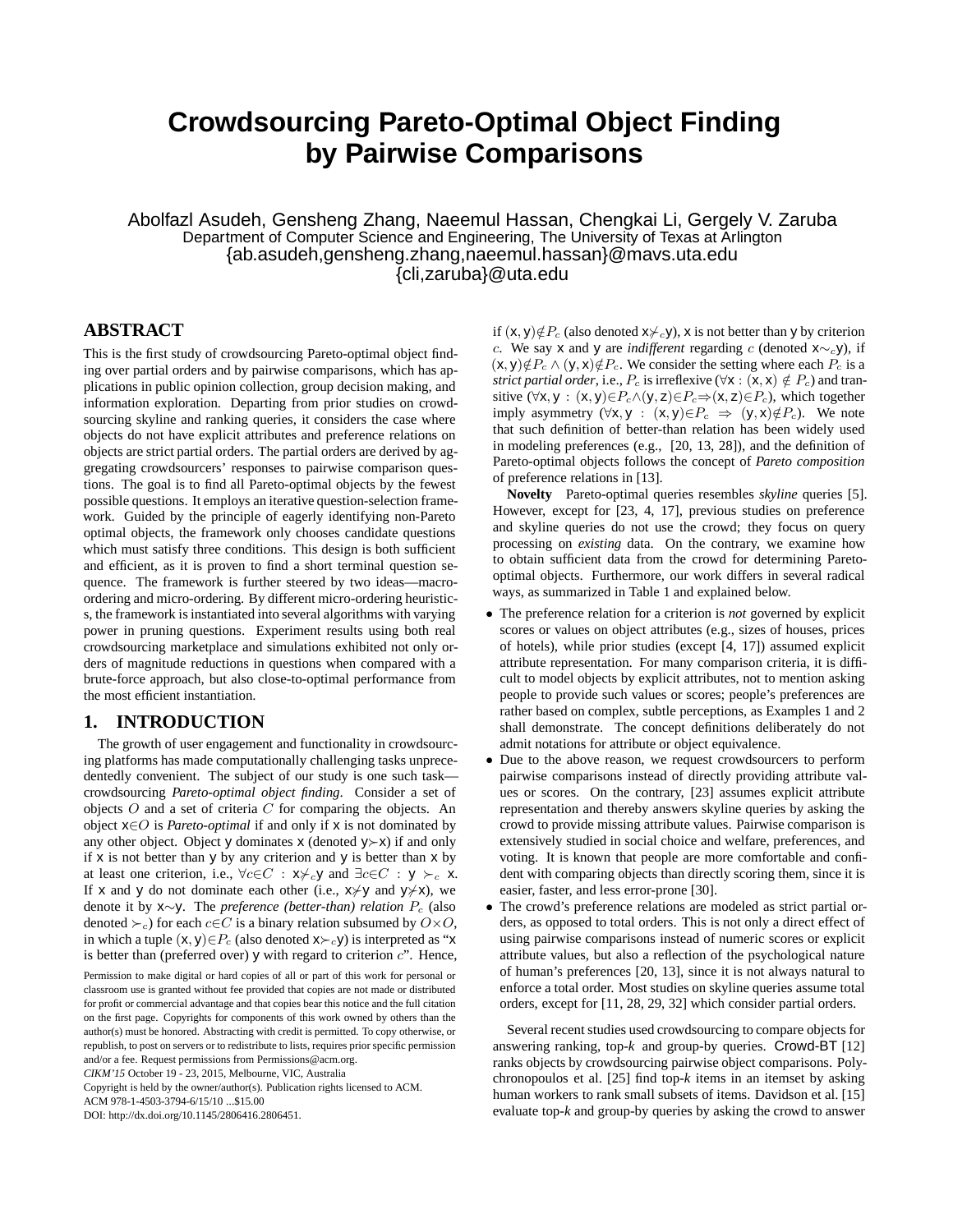|                   | Task                                           | <b>Question type</b>    | <b>Multiple</b><br>attributes | Order among objects<br>(on each attribute) | Explicit<br>attribute<br>representation |
|-------------------|------------------------------------------------|-------------------------|-------------------------------|--------------------------------------------|-----------------------------------------|
| $[12]$            | full ranking                                   | pairwise comparison     | no                            | total order                                | no                                      |
| $[25]$            | top- $k$ ranking                               | rank subsets of objects | no                            | total order                                | no                                      |
| $[15]$            | $\overline{\text{top-}k}$ ranking and grouping | pairwise comparison     | no                            | total order                                | no                                      |
| $[23]$            | skyline/Pareto-optimal queries                 | missing value inquiry   | ves                           | total order                                | ves                                     |
| [17]              | skyline/Pareto-optimal queries                 | pairwise comparison     | ves                           | total order                                | no                                      |
| $[4]$ , this work | skyline/Pareto-optimal queries                 | pairwise comparison     | ves                           | strict partial order                       | no                                      |

Table 1: Related work comparison.



(a) Preference relations (i.e., strict partial orders) on three criteria.

|                    | ANSWER         |                |                |                                                  |
|--------------------|----------------|----------------|----------------|--------------------------------------------------|
| <b>OUESTION</b>    |                |                |                | <b>OUTCOME</b>                                   |
| $a\overline{a}$    | 1              | $\theta$       | 4              | b⊱ <sub>∘</sub> a                                |
| $a$ ? $_{\circ}$ c | 0              | $\overline{0}$ | 5              | c⊱ <sub>s</sub> a                                |
| $\overline{a}$ ? d | $\overline{0}$ | $\overline{c}$ | 3              | $d \rightarrow_s a$                              |
| $a_{s}$ e          | 4              | $\overline{0}$ | 1              | a⊱ <sub>s</sub> e                                |
| a?.f               | 3              | 1              | 1              | a⊱∍f                                             |
| $b?_{s}c$          | 1              | $\overline{2}$ | $\overline{c}$ | $\overline{\mathsf{b}} \sim_{s} \mathsf{c}$      |
| $p_s q$            | 1              | 3              | 1              | $\overline{\mathsf{b}}\sim_\mathrm{s}\mathsf{d}$ |
| b?,e               | 5              | $\overline{0}$ | $\overline{0}$ | b⊱ <sub>s</sub> e                                |
| $b$ ? $\epsilon$ f | 4              | 1              | $\theta$       | b⊱。f                                             |
| $C$ ? $_{\circ}$ d | 3              | $\overline{c}$ | $\theta$       | $\overline{c_{\succ_{s}}d}$                      |
| $c_{\cdot s}$ e    | 4              | 0              | 1              | $c_{\succ s}$ e                                  |
| $C$ ? $s$ f        | 3              | 1              | 1              | $c_{\succ s}$ t                                  |
| $d$ ? $e$          | 3              | $\overline{0}$ | $\overline{c}$ | d⊱ <sub>s</sub> e                                |
| $d_?$ f            | 3              | $\overline{c}$ | $\overline{0}$ | d≻∍f                                             |
| e? f               | 1              |                | 3              | f⊱ $_s$ e                                        |

(b) Deriving the preference relation for criterion *story* by pairwise comparisons. Each comparison is performed by 5 workers.  $\theta = 60\%$ .

Figure 1: Finding Pareto-optimal movies by *story*, *music*, *acting*.

*type* questions (whether two objects belong to the same group) and *value* questions (ordering two objects). They do not consider multiple attributes in modeling objects, while skyline and Pareto-optimal objects are defined in a space of multiple attributes. They assume total orders instead of partial orders.

To recap, ours is so far the only work on crowdsourcing Paretooptimal object finding over partial orders, and we reported in the extended version of this paper [4] the first study of crowdsourcing Pareto-optimal queries by pairwise comparisons and without explicit attribute representation.

**Motivating Applications** Pareto-optimal object finding lends itself to applications in several areas, including public opinion collection, group decision making, and information exploration, exemplified by the following motivating examples.

**Example 1** (Collecting Public Opinion and Group Decision Making). Consider a set of movies  $O = \{a,b,c,d,e,f\}$  and a set of criteria  $C = \{story, music, acting\}$  (denoted by s, m, a in the ensuing discussion). Fig.1a shows the individual preference relations (i.e., strict partial orders), one per criterion. Each strict partial order is graphically represented as a directed acyclic graph (DAG), more specifically a Hasse diagram. The existence of a simple path from x to y in the DAG means x is better than (preferred to) y by the corresponding criterion. For example,  $(a, e) \in P_m$   $(a \succ_m e)$ , i.e., a is better than e by *music*. (b, d) $\notin P_s$  and  $(d, b) \notin P_s$ ; hence b∼<sub>s</sub>d. Between A separation(2011) and The big Lebowski(1998) which movie is better with regard to *story*?

A separation(2011).

O The big Lebowski(1998).

O no preference.

submit skip this question

Figure 2: A question that asks to compare two movies by *story*.

The partial orders define the dominance relation between objects. For instance, movie c dominates d (c≻d), because c is preferred than d on *story* and *music* and they are indifferent on *acting*, i.e., c≻<sub>s</sub>d, c≻<sub>m</sub>d, and c∼<sub>a</sub>d; a and b do not dominate each other (a∼b), since b≻<sub>s</sub>a, a≻<sub>m</sub>b and b≻<sub>a</sub>a. Based on the three partial orders, b is the only Pareto-optimal object, since no other objects dominate it and every other object is dominated by some object.

Note that tasks such as the above one may be used in both understanding the public's preference (i.e., the preference relations are collected from a large, anonymous crowd) and making decisions for a target group (i.e., the preference relations are from a small group of people). П

**Example 2** (Information Exploration)**.** Consider a photography enthusiast, *Amy*, who is drown in a large number of photos she has taken and wants to select a subset of the better ones. She resorts to crowdsourcing for the task, as it has been exploited by many for similar tasks such as photo tagging, location/face identification, sorting photos by (guessed) date, and so on. Particularly, she would like to choose Pareto-optimal photos with regard to *color*, *sharpness* and *landscape*. п

By definition, the crux of finding Pareto-optimal objects lies in obtaining the preference relations, i.e., the strict partial orders on individual criteria. Through crowdsourcing, the preference relations are derived by aggregating the crowd's responses to *pairwise comparison* tasks. Each such comparison between objects x and y by criterion  $c$  is a question, denoted  $x$ ? $c$ y, which has three possible outcomes—x≻<sub>c</sub>y, y≻<sub>c</sub>x, and x∼<sub>c</sub>y, based on the crowd's answers. An example is as follows.

**Example 3** (Deriving Preference Relations from Pairwise Comparisons by the Crowd)**.** Fig.1b shows the hypothetical results of all 15 pairwise comparisons between the 6 movies in Example 1, by criterion s=*story*. The outcomes of all comparisons form the crowd's preference relation on *story* (the leftmost DAG in Fig.1a). Fig.2 is the screenshot of a question form designed for one such comparison. A crowdsourcer, when facing this question, would make a choice among the three possible answers or skip a question if they do not have enough confidence or knowledge to answer it. Fig.1b shows how many crowdsourcers have selected each answer. For instance, for question  $a^2_s$ f, three people preferred movie a, one person preferred  $f$ , and one person is indifferent. By aggregating these answers, it is derived that a is better than f with regard to *story*, since 60% of the crowdsourcers who responded to the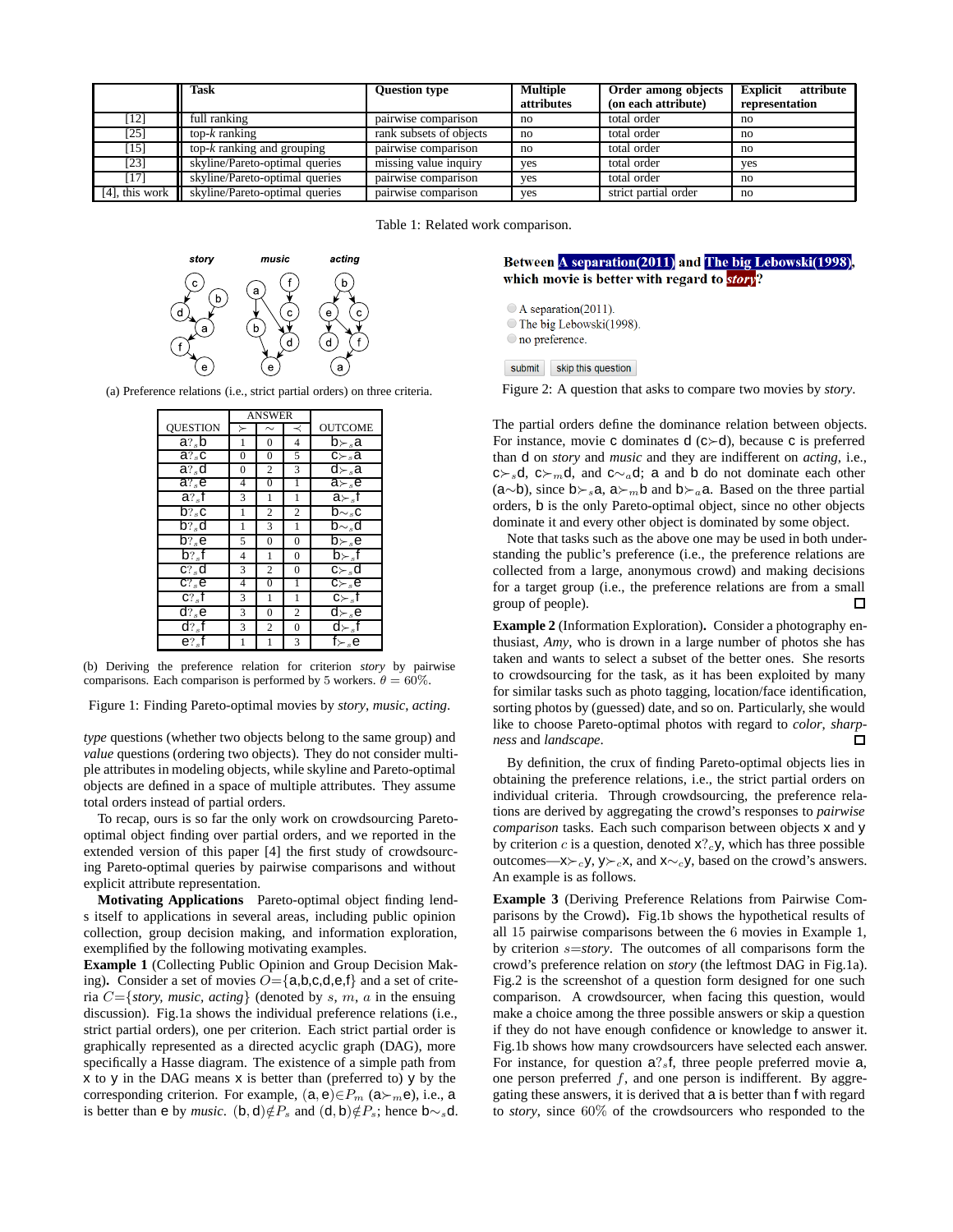question chose this answer. For question b?<sub>s</sub>c, the result is b∼<sub>s</sub>c, since neither  $b \succ s c$  nor  $b \prec s c$  received enough votes. (Assuming a threshold  $\theta$ =60%, i.e., either **b**≻<sub>s</sub>**c** or **b**≺<sub>s</sub>**c** should have at least 60% of votes, in order to not declare b∼sc.)  $\Box$ 

It is important to point out that, in the aforementioned applications, there is an intrinsic lack of the notion of "ground truth". Since objects are not explicitly represented by attribute values, the partial orders are purely reflections of crowdsourcers' opinions. For this reason, we shall not investigate if crowdsourcers can obtain answers close to "ground truth", which does not exist. This also means that our techniques may get different answers when using different crowdsourcers or even the same crowdsourcers at different times, because people's opinions alter.

**Algorithmic Framework** Our goal is to find all Pareto-optimal objects with as few questions as possible. A brute-force approach will obtain complete preference relations via pairwise comparisons of all object pairs by every criterion. However, without such exhaustive comparisons, incomplete knowledge collected from a small set of questions may suffice in discerning all Pareto-optimal objects. Toward this end, it may appear that we can take advantage of the transitivity of object dominance—a cost-saving property often exploited in skyline query algorithms (e.g., [5]) to exclude dominated objects from participating in any future comparison once they are detected. But, as also discussed in [13], object dominance in our case is *not* transitive (Property 1), due to the lack of explicit attribute representation. Hence, the aforementioned cost-saving technique is inapplicable.

Aiming at Pareto-optimal object finding by a short sequence of questions, we introduce a general, iterative algorithm framework (Sec.3). Each iteration goes through four steps—*question selection*, *outcome derivation*, *contradiction resolution*, and *termination test*. In the *i*-th iteration, a question  $q_i = x_i^2 c y$  is selected and its outcome is determined based on crowdsourcers' answers. On unusual occasions, if the outcome presents a contradiction to the obtained outcomes of other questions, it is changed to the closest outcome such that the contradiction is resolved. Based on the transitive closure of the outcomes to the questions so far, the objects O are partitioned into three sets— $O_{\mathcal{N}}$  (objects that must be Paretooptimal),  $O_x$  (objects that must be non-Pareto optimal), and  $O_2$ (objects whose Pareto-optimality cannot be fully discerned by the incomplete knowledge so far). When  $O_2$  becomes empty,  $O_{\sqrt{2}}$ contains all Pareto-optimal objects and the algorithm terminates. The question sequence so far is thus a *terminal sequence*.

There are a vast number of terminal sequences. Our goal is to find one that is as short as possible. We observe that, for a non-Pareto optimal object, knowing that it is dominated by at least one object is sufficient, and we do not need to find all its dominating objects. It follows that we do not really care about the dominance relation between non-Pareto optimal objects and we can skip their comparisons. Hence, the overriding principle of our question selection strategy is to identify non-Pareto optimal objects as early as possible. Guided by this principle, the framework only chooses from *candidate questions* which must satisfy three conditions (Sec.3.1). This design is sufficient, as we prove that an empty candidate question set implies a terminal sequence, and vice versa (Proporty 2). The design is also efficient, as we further prove that, if a question sequence contains non-candidate questions, there exists a shorter or equally long sequence with only candidate questions that produces the same  $O_{\times}$ , matching the principle of eagerly finding non-Pareto optimal objects (Theorem 1). Moreover, by the aforementioned principle, the framework selects in every iteration such a candidate question  $x?_c$ y that x is more likely to be dominated by y. The selection is steered by two ideas—*macro-* *ordering* and *micro-ordering*. By using different micro-ordering heuristics, the framework is instantiated into several algorithms with varying power in pruning questions (Sec.4). We also derive a lower bound on the number of questions required for finding all Pareto-optimal objects (Theorem 2).

In summary, this paper makes the following contributions:

- This is the first work on crowdsourcing Pareto-optimal object finding over partial orders and by pairwise comparisons. We define preference relations based on pairwise comparisons and we aim to find all Pareto-optimal objects by fewest possible comparisons.
- We propose a general, iterative algorithm framework (Sec.3) which follows the strategy of choosing only candidate questions that must satisfy three conditions. We prove important properties that establish the advantage of the strategy (Sec.3.1).
- We design macro-ordering and micro-ordering heuristics for finding a short terminal question sequence. Based on the heuristics, the generic framework is instantiated into several algorithms (RandomQ, RandomP, FRQ) with varying efficiency. We also derive a non-trivial lower bound on the number of required pairwise comparison questions. (Sec.4)
- We carried out experiments using both simulations and real crowdsourcing marketplace to compare the amount of comparisons by different instantiations of the framework under varying problem sizes. The results demonstrate the effectiveness of selecting only candidate questions, macro-ordering, and micro-ordering. When these ideas are stacked together, they use orders of magnitude less comparisons than a brute-force approach. The results reveal that FRQ is nearly optimal and the lower bound is practically tight, since FRQ gets very close to the lower bound. (Sec.5)

# **2. RELATED WORK**

Besides [12], there were multiple studies on ranking objects by pairwise comparisons, which date back to decades ago as aggregating the preferences of multiple agents has always been a fundamental problem in social choice and welfare [14, 3]. The more recent studies can be categorized into three types: **1)** Approaches such as [21, 26, 31] predict users' object ranking by completing a userobject scoring matrix. Their predictions take into account users' similarities in pairwise comparisons, resembling *collaborative filtering* [16]. They thus do not consider explicit attribute representation for objects. **2)** Approaches such as [7, 9, 8] infer query-specific (instead of user-specific) ranked results to web search queries. Following the paradigm of *learning-to-rank* [22], they rank a query's result documents according to pairwise result comparisons of other queries. The documents are modeled by explicit ranking features. **3)** Approaches such as [6, 19, 1, 2, 24] are similar to [12] as they use pairwise comparisons to infer a single ranked list that is neither user-specific nor query-specific. Among them, [19] is special in that it also applies learning-to-rank and requires explicit feature representation. Different from our work, none of these studies is about Pareto-optimal objects, since they all assume a total order among objects; those using learning-to-rank require explicit feature representation, while the rest do not consider multiple attributes. Moreover, except [19, 1, 2], they all assume comparison results are already obtained before their algorithms kick in. In contrast, we aim at minimizing the pairwise comparison questions to ask in finding Pareto-optimal objects.

# **3. GENERAL FRAMEWORK**

By the definition of Pareto-optimal objects, the key to finding such objects is to obtain the preference relations, i.e., the strict partial orders on individual criteria. Toward this end, the most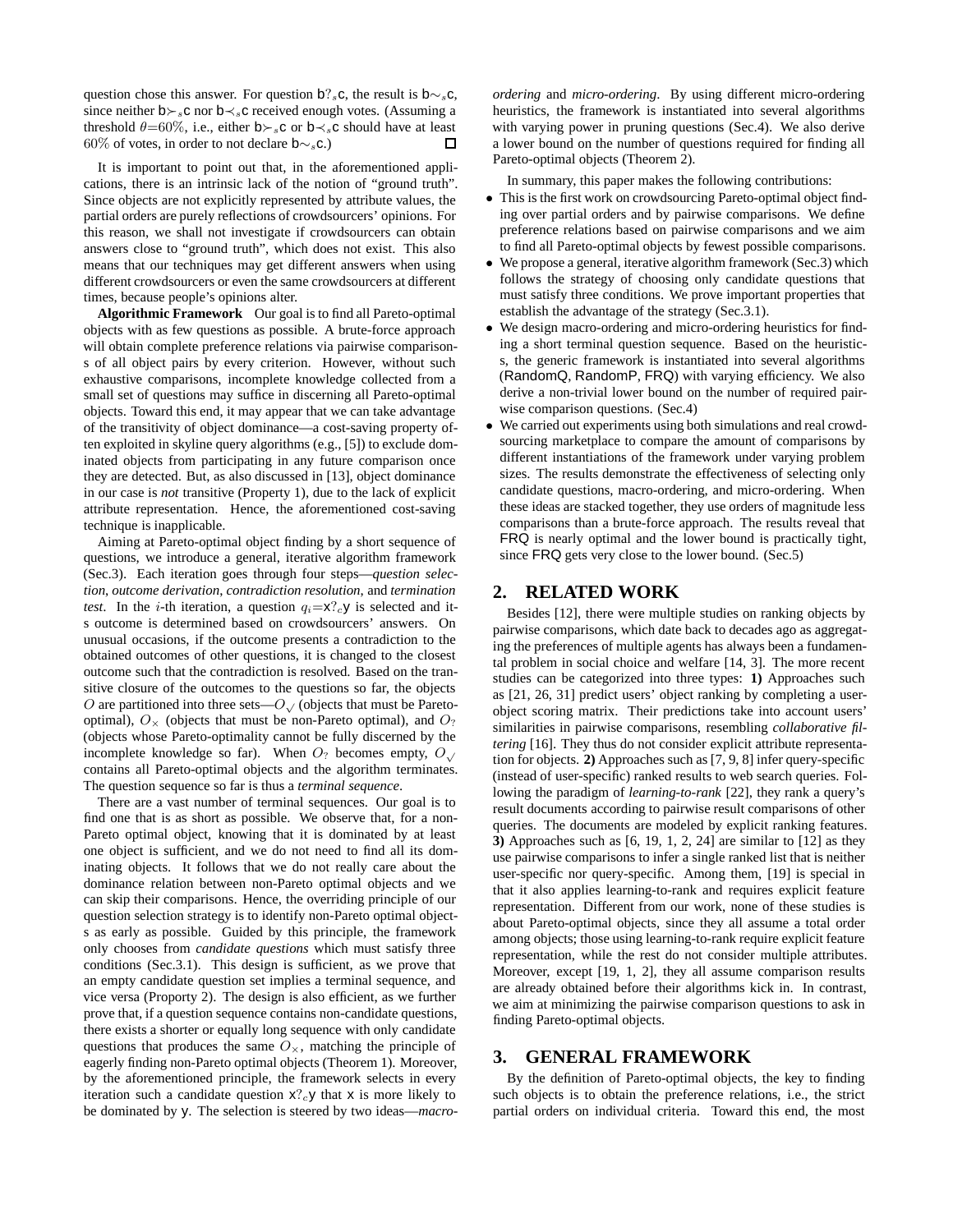basic operation is to perform *pairwise comparison*—given a pair of objects  $x$  and  $y$  and a criterion  $c$ , determine whether one is better than the other (i.e.,  $(x, y) \in P_c$  or  $(y, x) \in P_c$ ) or they are indifferent (i.e.,  $(\mathbf{x}, \mathbf{y}) \notin P_c \wedge (\mathbf{y}, \mathbf{x}) \notin P_c$ ).

The problem of crowdsourcing Pareto-optimal object finding is thus essentially crowdsourcing pairwise comparisons. Each comparison task between  $x$  and  $y$  by criterion  $c$  is presented to the crowd as a question q (denoted  $x?_c$ y). The outcome to the question (denoted  $rlt(q)$ ) is aggregated from the crowd's answers. Given a set of questions, the outcomes thus contain an (incomplete) knowledge of the crowd's preference relations for various criteria. Fig.2 illustrates the screenshot of one such question (comparing two movies by *story*) used in our empirical evaluation. We note that there are other viable designs of question, e.g., only allowing the first two choices ( $x \succ c$ y and  $y \succ c$ x). Our work is agnostic to the specific question design.

Given  $n$  objects and  $r$  criteria, a brute-force approach will perform pairwise comparisons on all object pairs by every criterion, which leads to  $r \cdot n \cdot (n-1)/2$  comparisons. The corresponding question outcomes amount to the complete underlying preference relations. The quadratic nature of the brute-force approach renders it wasteful. The bad news is that, in the worst case, we cannot do better than it. To understand this, consider the scenario where all objects are indifferent by every criterion. If any comparison  $x?_c$ y is skipped, we cannot determine if x and y are indifferent or if one dominates another.

In practice, though, the outlook is much brighter. Since we look for only Pareto-optimal objects, it is an overkill to obtain complete preference relations. Specifically, for a Pareto-optimal object, knowing it is not dominated by any object is sufficient, and we do not need to find all the objects dominated by it; for a non-Pareto optimal object, knowing it is dominated by at least one object is sufficient, and we do not need to find all its dominating objects. Hence, without exhausting all possible comparisons, incomplete knowledge on preference relations collected from a set of questions may suffice in fully discerning all Pareto-optimal objects.

Our objective is to find all Pareto-optimal objects with as few questions as possible. By pursuing this goal, we are applying a very simple cost model—the cost of a solution only depends on its number of questions. Although the cost of a task in a crowdsourcing environment may depend on monetary cost, latency and other factors, the number of questions is a generic, platform-independent cost measure and arguably proportionally correlates with the real cost. Therefore, we assume a sequential execution model which asks the crowd an ordered sequence of questions  $Q = \langle q_1, ..., q_n \rangle$ —it only asks  $q_{i+1}$  after  $rlt(q_i)$  is obtained. Thereby, we do not consider asking multiple questions concurrently. In practice, such a parallelexecution framework will lead to shorter latency but more questions (which may imply higher monetary cost) than our sequentialexecution framework. One interesting direction of future work is to adapt our algorithms to a parallel framework and investigate the tradeoffs between latency and cost. Furthermore, in discussion of our approach, the focus shall be on how to find a short question sequence instead of the algorithms' complexity, since the time taken by crowdsourcers to answer questions will dominate the algorithms' execution time.

To find a short sequence, we design a general algorithm framework, as displayed in Fig.3. Alg.1 shows the framework's pseudocode. Its execution is iterative. Each iteration goes through four steps—*question selection*, *outcome derivation*, *contradiction resolution*, and *termination test*. In the *i*-th iteration, a question  $q_i = x ? c y$ is selected and presented to the crowd. The question outcome  $rlt(q_i)$  is derived from the crowd's aggregated answers. On unusu-



|   | <b>Algorithm 1:</b> The general framework                                                                                                                                                                                                                                                                                                                                                   |  |  |  |  |  |  |
|---|---------------------------------------------------------------------------------------------------------------------------------------------------------------------------------------------------------------------------------------------------------------------------------------------------------------------------------------------------------------------------------------------|--|--|--|--|--|--|
|   | Input: $O$ : the set of objects<br>Output: $O_{\mathcal{N}}$ : Pareto-optimal objects of O                                                                                                                                                                                                                                                                                                  |  |  |  |  |  |  |
|   | $1 R(Q) \leftarrow \varnothing;$<br>/* question outcomes */                                                                                                                                                                                                                                                                                                                                 |  |  |  |  |  |  |
|   | 2 repeat                                                                                                                                                                                                                                                                                                                                                                                    |  |  |  |  |  |  |
| 3 | $X?_cY \leftarrow$ question selection;                                                                                                                                                                                                                                                                                                                                                      |  |  |  |  |  |  |
|   | $rlt(X?_cY) \leftarrow$ outcome derivation; $\qquad$ /* resolve conflict, if any */                                                                                                                                                                                                                                                                                                         |  |  |  |  |  |  |
|   |                                                                                                                                                                                                                                                                                                                                                                                             |  |  |  |  |  |  |
|   | 4<br>$H(R(Q) \leftarrow \text{Outconn} \text{ etc.}$<br>$R(Q) \leftarrow R(Q) \cup \{rlt(\mathbf{X}^2 \circ \mathbf{y})\};$<br>$\curvearrowright \curvearrowright \curvearrowright \curvearrowright \curvearrowright \curvearrowright \rightarrow \text{partitioning } \in \mathbb{C}$<br>6 $\bigcup (O_{\sqrt{2}}, O_{\times}, O_{?}) \leftarrow$ partitioning objects based on $R^+(Q)$ ; |  |  |  |  |  |  |
|   | /* $R^+(Q)$ is the transitive closure of $R(Q)$ */                                                                                                                                                                                                                                                                                                                                          |  |  |  |  |  |  |
| 7 | until $O_2 = \{\};$                                                                                                                                                                                                                                                                                                                                                                         |  |  |  |  |  |  |
|   | 8 return $O_{\lambda/2}$                                                                                                                                                                                                                                                                                                                                                                    |  |  |  |  |  |  |

al occasions, if the outcome presents a contradiction to the obtained outcomes of other questions so far, it is changed to the closest outcome to resolve contradiction. By computing  $R^+(Q_i)$ , the *transitive closure* of  $R(Q_i)$ —the obtained outcomes to questions so far  $\langle q_1, \ldots, q_i \rangle$ , the outcomes to certain questions are derived and such questions will never be asked. Based on  $R^+(Q_i)$ , if every object is determined to be either Pareto-optimal or non-Pareto optimal without uncertainty, the algorithm terminates.

Below, we discuss outcome derivation and termination test. Sec.3.1 examines the framework's key step—question selection, and Sec.3.2 discusses contradiction resolution.

**Outcome derivation** Given a question  $x?_c$ y, its outcome  $rlt(x?_c$ y) must be aggregated from multiple crowdsourcers, in order to reach a reliable result with confidence. Particularly, one of three mutuallyexclusive outcomes is determined based on k crowdsourcers' answers to the question:

$$
rlt(\mathbf{x}?\) = \begin{cases} \mathbf{x} \succ_c \mathbf{y} & \text{if } \frac{\# \mathbf{X}}{k} \ge \theta \\ \mathbf{y} \succ_c \mathbf{x} & \text{if } \frac{\# \mathbf{y}}{k} \ge \theta \\ \mathbf{x} \sim_c \mathbf{y} (\mathbf{x} \neq_c \mathbf{y} \land \mathbf{y} \neq_c \mathbf{x}) & \text{otherwise} \end{cases}
$$
 (1)

where  $\theta$  is such a predefined threshold that  $\theta > 50\%$ ,  $\#x$  is the number of crowdsourcers (out of  $k$ ) preferring  $x$  over  $y$  on criterion c, and  $\#$ y is the number of crowdsourcers preferring y over x on c. Fig.1b shows the outcomes of all 15 questions according to Equation (1) for comparing movies by *story* using  $k=5$  and  $\theta$ =60%. Other conceivable definitions may be used in determining the outcome of  $x?_c$ y. For example, the outcome may be defined as the choice (out of the three possible choices) that receives the most votes from the crowd. The ensuing discussion is agnostic to the specific definition.

The current framework does not consider different levels of confidence on question outcomes. The confidence on the outcome of a question may be represented as a probability value based on the distribution of crowdsourcers' responses. An interesting direction for future work is to find Pareto-optimal objects in probabilistic sense. The confidence may also reflect the crowdsourcers' quality and credibility [18].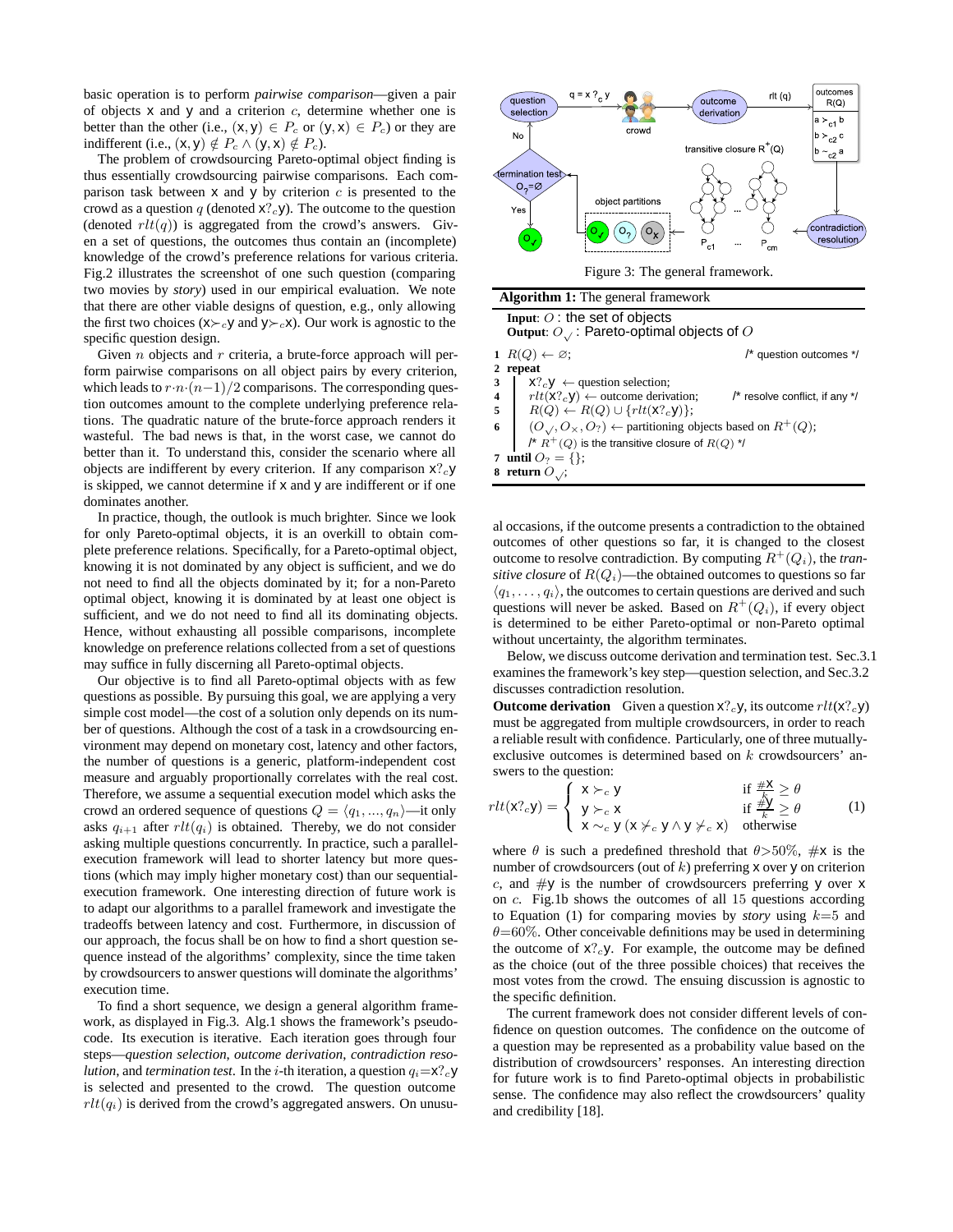**Termination test** In each iteration, Alg.1 partitions the objects into three sets by their Pareto-optimality based on the transitive closure of question outcomes so far. If every object's Pareto-optimality has been determined without uncertainty, the algorithm terminates. Details are as follows.

**Definition 1** (Transitive Closure of Outcomes)**.** Given a set of questions  $Q = \langle q_1, ..., q_n \rangle$ , the transitive closure of their outcomes  $R(Q)$ = { $rlt(q_1), ..., rlt(q_n)$ } is  $R^+(Q) = \{x \sim_c y \mid x \sim_c y \in R(Q)\}$  U  $\{x \succ_c y$  $\vert$   $(\mathsf{x}\succ_{c}\mathsf{y}\in R(Q))\vee(\exists \mathsf{w}_{1},\mathsf{w}_{2},...,\mathsf{w}_{m}:\mathsf{w}_{1}=\mathsf{x},\mathsf{w}_{m}=\mathsf{y}\wedge (\forall 0)$ :  $W_i \succ_c W_{i+1} \in R(Q))$  }.  $\Box$ 

In essence, the transitive closure dictates  $x \succ c$ z without asking the question  $x$ ?<sub>c</sub>z, if the existing outcomes  $R(Q)$  (and recursively the transitive closure  $R^+(Q)$ ) contains both  $x \succ c$ y and  $y \succ c$ z. Based on  $R^+(Q)$ , the objects O can be partitioned into three sets:  $O_{\mathcal{N}} = \{ \mathsf{x} \in O \mid \forall \mathsf{y} \in O : (\exists c \in C : \mathsf{x} \succ_{c} \mathsf{y} \in R^{+}(Q)) \vee (\forall c \in C : \mathsf{x} \succ_{c} \mathsf{y} \in R^{+}(Q)) \}$  $x\sim_c y\in R^+(Q))\};$  $O_{\times} = \{ \mathbf{x} \in \mathcal{O} \mid \exists \mathbf{y} \in O : (\forall c \in C : \mathbf{y} \succ_c \mathbf{x} \in R^+(Q) \vee \mathbf{x} \sim_c \mathbf{y})\}$ 

$$
\in R^{+}(Q) \cap (\exists c \in C : \mathsf{y} \succ_{c} \mathsf{x} \in R^{+}(Q)) \};
$$
  

$$
O_? = O \setminus (O_{\checkmark} \cup O_{\checkmark}).
$$

 $O_{\sqrt{}}$  contains objects that must be Pareto-optimal,  $O_{\times}$  contains objects that cannot possibly be Pareto-optimal, and  $O<sub>2</sub>$  contains objects for which the incomplete knowledge  $R^+(Q)$  is insufficient for discerning their Pareto-optimality. The objects in  $O_2$  may turn out to be Pareto-optimal after more comparison questions. If the set  $O_?$  for a question sequence  $Q$  is empty,  $O_{\sqrt{}}$  contains all Paretooptimal objects and the algorithm terminates. We call such a Q a *terminal sequence*, defined below.

**Definition 2** (Terminal Sequence)**.** A question sequence Q is a terminal sequence if and only if, based on  $R^+(Q)$ ,  $\overline{O}_? = \emptyset$ .

#### **3.1 Question Selection**

Given objects  $O$  and criteria  $C$ , there can be a huge number of terminal sequences. Our goal is to find a sequence as short as possible. As Fig.3 and Alg.1 show, the framework is an iterative procedure of object partitioning based on question outcomes. It can also be viewed as the process of moving objects from  $O<sub>2</sub>$  to  $O_{\sqrt{}}$  and  $O_{\times}$ . Once an object is moved to  $O_{\sqrt{}}$  or  $O_{\times}$ , it cannot be moved again. With regard to this process, we make two important observations, as follows.

- *In order to declare an object* x *not Pareto-optimal, it is sufficient to just know* x *is dominated by another object*. It immediately follows that we do not really care about the dominance relationship between objects in  $O_x$  and thus can skip the comparisons between such objects. Once we know  $x \in O$ ? is dominated by another object, it cannot be Pareto-optimal and is immediately moved to  $O_{\times}$ . Quickly moving objects into  $O_{\times}$  can allow us skipping many comparisons between objects in  $O_{\times}$ .
- *In order to declare an object* x *Pareto-optimal, it is necessary to know that no object can dominate* x*.* This means we may need to compare x with all other objects including non Pareto-optimal objects. As an extreme example, x may be dominated by only a non-Pareto optimal object y but not by any other object (not even the objects dominating y). This is because object dominance based on preference relations is intransitive, which is formally stated in Property 1. The intransitivity of preference relation formed by Pareto composition of strict partial orders was discussed in [13]. **Property 1** (Intransitivity of Object Dominance)**.** Object dominance based on the preference relations over a set of criteria is not transitive. Specifically, if x≻y and y≻z, it is not necessarily true that x≻z. In other words, it is possible that x∼z or even z≻x.

We show the intransitivity of object dominance by an example. Consider objects  $O = \{x,y,z\}$ , criteria  $C = \{c_1, c_2, c_3\}$ , and the preference relations in Fig.4. Three dominance relationships violate



Figure 4: Intransitivity of object dominance: x≻y, y≻z, z≻x.

transitivity: (i) x≻y (based on x≻<sub>c1</sub> y, x∼<sub>c2</sub> y, x∼<sub>c3</sub> y), (ii) y≻z (based on y∼<sub>c1</sub> z, y≻<sub>c2</sub> z, y∼<sub>c3</sub> z), and (iii) z≻x (based on z∼<sub>c1</sub> x, z∼<sub>c2</sub> x, z≻<sub>c3</sub> x). As another example, in Fig.1a, b≻c (since b∼<sub>s</sub>c, b∼mc, b≻ac, where s=*story*, m=*music*, a=*acting*) and c≻a (since c≻<sub>s</sub>a, c∼<sub>m</sub>a, c≻<sub>a</sub>a), but a∼b (since b≻<sub>s</sub>a, a≻<sub>m</sub>b, b≻<sub>a</sub>a) where transitivity does not hold.

Differently, transitivity of object dominance holds in skyline analysis [5]. The contradiction is due to the lack of explicit attribute representation—in our case two objects may be considered equally good on a criterion if they are indifferent, while in skyline analysis they are equally good regarding an attribute if they bear identical values. Skyline query algorithms exploit the transitivity of object dominance to reduce execution cost, because an object can be immediately excluded from further comparison once it is found dominated by any other object. However, due to Property 1, we cannot leverage such pruning anymore.

Based on these observations, the overriding principle of our question selection strategy (Alg.2) is to identify non-Pareto optimal objects as early as possible. At every iteration of the framework (Alg.1), we choose to compare  $x$  and  $y$  by criterion  $c$  (i.e., ask question  $x?_c$ y) where  $x?_c$ y belongs to *candidate questions*. Such candidate questions must satisfy three conditions (Definition 3). There can be many candidate questions. In choosing the next question, by the aforementioned principle, we select such  $x?_c$ y that x is more likely to be dominated by y. More specifically, we design two ordering heuristics—*macro-ordering* and *micro-ordering*. Given the three object partitions  $O_{\sqrt{2}}$ ,  $O_{\times}$  and  $O_{\frac{1}{2}}$ , the macro-ordering idea is simply that we choose  $x$  from  $O_2$  (required by one of the conditions on candidate questions) and y from  $O_{\checkmark} \cup O$ ? (if possible) or  $O_{\checkmark}$ (otherwise). The reason is that it is less likely for an object in  $O_{\times}$  to dominate x. Micro-ordering further orders all candidate questions satisfying the macro-ordering heuristic. In Sec.4, we instantiate the framework into a variety of solutions with varying power in pruning questions, by using different micro-ordering heuristics.

**Definition 3** (Candidate Question)**.** Given Q, the set of asked questions so far,  $x$ ?<sub>c</sub>y is a *candidate question* if and only if it satisfies the following conditions:

- (i) The outcome of  $x?_c$ y is unknown yet, i.e.,  $rlt(x?_c y) \notin R^+(Q)$ ;
- (ii) **x** must belong to  $O_?$ ;
- (iii) Based on  $R^+(Q)$ , the possibility of y≻x must not be ruled out yet, i.e.,  $\nexists c' \in C : \mathbf{x} \succ_{c'} \mathbf{y} \in R^+(Q)$ .

| <b>Algorithm 2:</b> Ouestion selection                                                                                             |    |
|------------------------------------------------------------------------------------------------------------------------------------|----|
| <b>Input</b> : $R^+(Q_i)$ , $O_{\sqrt{Q_i}}(Q_i)$ , $O_{\gamma}(Q_i)$ , $O_{\times}(Q_i)$                                          |    |
| <b>Output:</b> $Q_{can}^1$ or $Q_{can}^2$                                                                                          |    |
| 1 $Q_{can} \leftarrow \{X_{c}^{2}y \mid rlt(X_{c}^{2}y) \notin R^{+}(Q_{i}) \wedge X \in O_{?}(Q_{i}) \wedge (\nexists c' \in C :$ |    |
| $X \succ_{c'} Y \in R^+(Q_i)$ :                                                                                                    |    |
| 2 $Q_{can}^1 \leftarrow \{X_{c}^2 \cup Y_{c}^1 \mid X_{c}^2 \cup Y_{c}^2 \in Q_{can}, Y \notin O_{\times}(Q_i)\};$                 |    |
| 3 $Q_{can}^2 \leftarrow \{X_{c}^2 \vee \mid X_{c}^2 \vee \in Q_{can}, \forall \in O_{\times}(Q_i)\};$                              |    |
| $\prime^*$ Macro-ordering: consider $Q_{can}^1$ before $Q_{can}^2$ .                                                               | */ |
| 4 if $Q_{can}^1 \neq \emptyset$ then                                                                                               |    |
| 5 <b>return</b> micro-ordering( $Q_{can}^1$ );                                                                                     |    |
| 6 else if $Q_{can}^2 \neq \emptyset$ then                                                                                          |    |
| <b>return</b> micro-ordering( $Q_{can}^2$ );                                                                                       |    |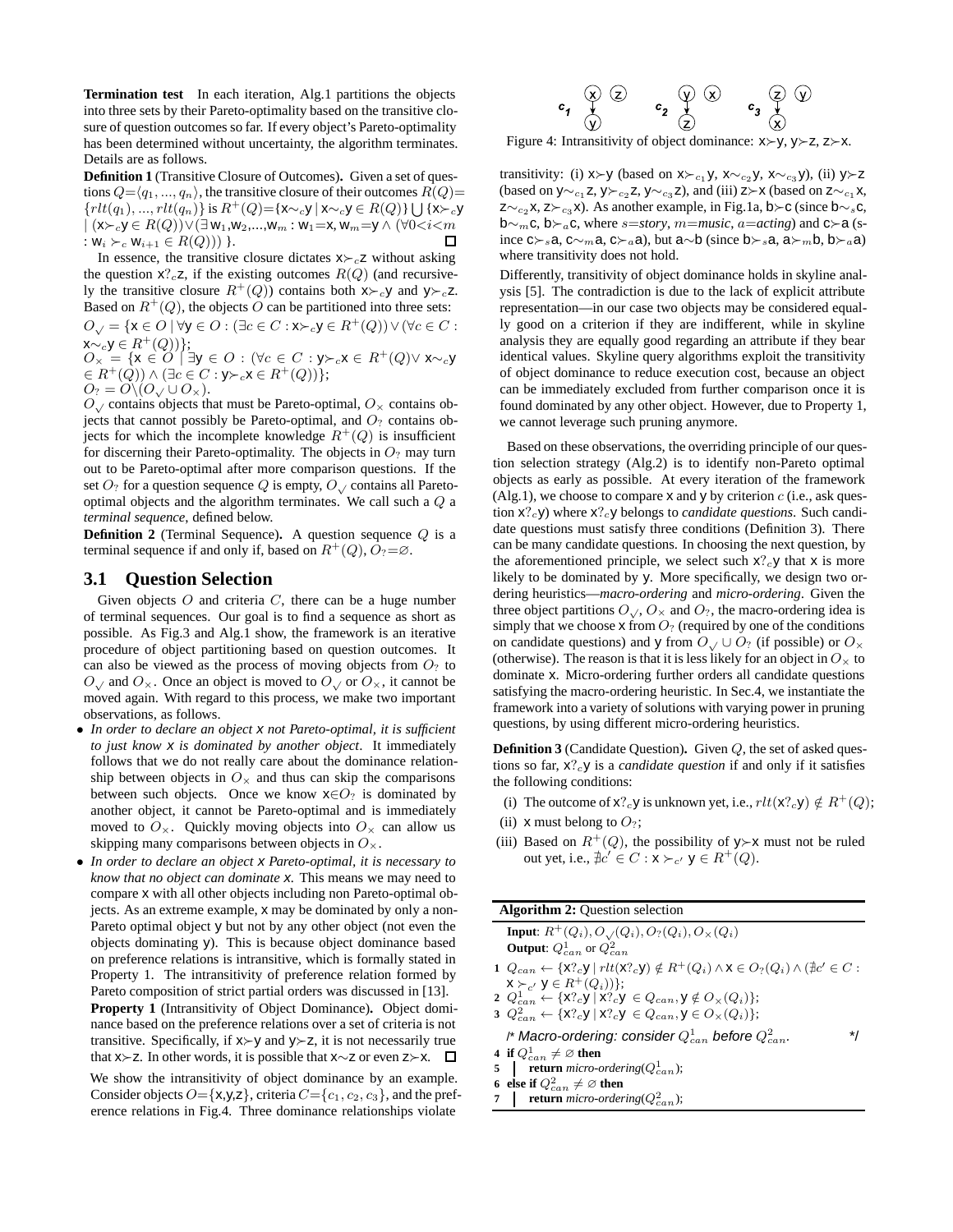We denote the set of candidate questions by  $Q_{can}$ . Thus,  $Q_{can}$  $=\{x?_{c}y \mid rlt(x?_{c}y) \notin R^{+}(Q) \land x \in O_? \land (\nexists c' \in C : x \succ_{c'} y \in C) \}$  $R^+(Q)$ }.

If no candidate question exists, the question sequence  $Q$  is a terminal sequence. The reverse statement is also true, i.e., upon a terminal sequence, there is no candidate question left. This is formalized in the following property.

**Property 2.**  $Q_{can} = \emptyset$  if and only if  $O_? = \emptyset$ .

*Proof.* The proof is omitted due to space limitations and can be found in the technical report [4].  $\Box$ 

Questions violating the three conditions may also lead to terminal sequences. However, choosing only candidate questions matches our objective of quickly identifying non-Pareto optimal objects. Below we justify the conditions.

Condition (i): This is straightforward. If  $R(Q)$  or its transitive closure already contains the outcome of  $x?_c$ y, we do not ask the same question again.

Condition (ii): This condition essentially dictates that at least one of the two objects in comparison is from  $O_2$ . (If only one of them belongs to  $O_7$ , we make it x.) Given a pair x and y, if neither is from  $O_?$ , there are three scenarios—(1)  $x \in O \sim y \in O \sim y$ , (2)  $x \in O_{\sqrt{2}}$ ,  $y \in O_{\times}$  or  $x \in O_{\times}$ ,  $y \in O_{\sqrt{2}}$ ,  $(3)$   $x \in O_{\times}$ ,  $y \in O_{\times}$ . Once we know an object is in  $O_{\sqrt{}}$  or  $O_{\times}$ , its membership in such a set will never change. Hence, we are not interested in knowing the dominance relationship between objects from  $O_{\sqrt{}}$  and  $O_{\times}$  only. In all these three scenarios, comparing x and y is only useful for indirectly determining (by transitive closure) the outcome of comparing other objects. Intuitively speaking, such indirect pruning is not as efficient as direct pruning.

Condition (iii): This condition requires that, when  $x?_c$ y is chosen, we cannot rule out the possibility of y dominating x. Otherwise, if y cannot possibly dominate x, the outcome of  $x?_c$ y cannot help prune  $x$ . Note that, in such a case, comparing  $x$  and  $y$  by  $c$  may help prune y, if y still belongs to  $O_2$  and x may dominate y. Such possibility is not neglected and is covered by a different representation of the same question—y?<sub>c</sub>x, i.e., swapping the positions of x and y in checking the three conditions. If it is determined x and y cannot dominate each other, then their further comparison is only useful for indirectly determining the outcome of comparing other objects. Due to the same reason explained for condition (ii), such indirect pruning is less efficient.

The following simple Property 3 helps to determine whether y≻x is possible: If x is better than y by any criterion, then we can already rule out the possibility of y≻x, without knowing the outcome of their comparison by every criterion. This allows us to skip further comparisons between them. Its correctness is straightforward based on the definition of object dominance.

**Property 3** (Non-Dominance Property)**.** At any given moment, suppose the set of asked questions is  $Q$ . Consider two objects  $x$ and y for which the comparison outcome is not known for every criterion, i.e.,  $\exists c$  such that  $rlt(\mathbf{x}^2 c \mathbf{y}) \notin R^+(Q)$ . It can be determined that  $y \nless x$  if  $\exists c \in C$  such that  $x \succ_c y \in R^+(Q)$ .  $\Box$ 

In justifying the three conditions in defining candidate questions, we intuitively explained that indirect pruning is less efficient if it is known that  $x$  does not belong to  $O_?$  or  $y$  cannot possibly dominate x, we will not ask question  $x?_c$ y. We now justify this strategy theoretically and precisely. Consider a question sequence  $Q = \langle q_1, \ldots, q_n \rangle$ . We use  $O_{\sqrt{Q}}(Q), O_{\sqrt{Q}}(Q), O_{\times}(Q)$  to denote object partitions according to  $R^+(Q)$ . For any question  $q_i$ , the subsequence comprised of its preceding questions is denoted  $Q_{i-1} = \langle q_1, \ldots, q_{i-1} \rangle$ . If  $q_i$  was not a candidate question when it was chosen (i.e., after  $R(Q_{i-1})$  was obtained), we say it is a

*non-candidate*. The following Theorem 1 states that, if a question sequence contains non-candidate questions, we can replace it by a shorter or equally long sequence without non-candidate questions that produces the same set of dominated objects  $O_{\times}$ . Recall that the key to our framework is to recognize dominated objects and move them into  $O_{\times}$  as early as possible. Hence, the new sequence will likely lead to less cost when the algorithm terminates.

**Theorem 1.** If Q contains non-candidate questions, there exists a question sequence  $Q'$  without non-candidate questions such that  $|Q'| \leq |Q|$  and  $O_\times(Q') = O_\times(Q)$ .

*Proof.* We prove by demonstrating how to transform  $Q$  into such a  $Q'$ . Given any non-candidate question  $q_i = x?_c$ y in  $Q$ , we remove it and, when necessary, replace several questions. The decisions and choices are partitioned into three mutually exclusive scenarios, which correspond to violations of the three conditions in Definition 3. The detailed proof is omitted due to space limitations and can be found in the technical report [4]. П

## **3.2 Resolving Unusual Contradictions in Question Outcomes**

A preference relation can be more accurately derived, if more input is collected from the crowd. However, under practical constraints on budget and time, the limited responses from the crowd (k answers per question) may present two types of contradicting preferences.

(i) Suppose  $rlt(\mathbf{x}$ ?<sub>c</sub>y)= $\mathbf{x} \succ c$ y and  $rlt(\mathbf{y}$ ?<sub>c</sub>z)= $\mathbf{y} \succ c$ z have been derived, i.e., they belong to  $R(Q)$ . They together imply  $x \succ c z$ , since a preference relation must be transitive. Therefore the question  $x?_c$ z will not be asked. If the crowd is nevertheless asked to further compare x and z, the result  $rlt(x\text{?}_c\text{z})$  might be possibly  $z \succ c$ x, which presents a contradiction.

(ii) Suppose  $rlt(\mathbf{x}$ ?<sub>c</sub>y)= $\mathbf{x} \sim c$ y and  $rlt(\mathbf{y}$ ?<sub>c</sub>z)= $\mathbf{y} \succ c$ z have been derived from the crowd. If the crowd is asked to further compare x and z, the result  $rlt(\mathbf{x}$ ?<sub>c</sub> $\mathbf{z})$  might be possibly  $\mathbf{z} \succ c$ **x**. The outcomes y≻<sub>c</sub>z and z≻<sub>c</sub>x together imply y≻<sub>c</sub>x, which contradicts with x∼<sub>c</sub>y. (A symmetric case is  $rlt(\mathbf{x}$ ?<sub>c</sub>y)=x∼<sub>c</sub>y,  $rlt(\mathbf{y}$ ?<sub>c</sub>z)=z≻<sub>c</sub>y, and the crowd might respond with  $rlt(x?cz) = x \rightarrow cz$ , which also leads to contradiction with  $x \sim_c y$ . The following discussion applies to this symmetric case, which is thus not mentioned again.)

In practice, such contradictions are uncommon. This is easy to understand intuitively—as long as the underlying preference relation is transitive, collective wisdom of the crowds will reflect it. We can find evidence of it in [27, 10], which confirmed that preference judgments of relevance in document retrieval are transitive.

Nevertheless, contradictions still occur. Type (i) contradictions can be prevented by enforcing the following simple Rule 1 to assume transitivity and thus skip certain questions. They will never get into the derived preference relations. In fact, in calculating transitive closure (Definition 1) and defining candidate questions (Sec.3.1), we already apply this rule.

**Rule 1** (Contradiction Prevention by Skipping Questions)**.** Given objects x, y, z and a criterion c, if  $rlt(x?_c y) = x \rightarrow c y$  and  $rlt(y?_c z) =$ y≻<sub>c</sub>z, we assume  $rlt(x$ ?<sub>c</sub>z)=x≻<sub>c</sub>z and thus will not ask the crowd to further compare  $x$  and  $z$  by criterion  $c$ . П

To resolve type (ii) contradictions, we enforce the following simple Rule 2.

**Rule 2** (Contradiction Resolution by Choosing Outcomes)**.** Consider objects x, y, z and a criterion c. Suppose  $rlt(x?_c y) = x \sim_c y$ and  $rlt(y?c) = y \succ c$ z are obtained from the crowd. If  $rlt(x?c) =$  $z \rightarrow cx$  is obtained from the crowd afterwards, we replace the outcome of this question by  $x \sim_c z$ . (Note that we do not replace it by  $x \succ c$ z, since z≻cx is closer to  $x \sim c$ z.) 口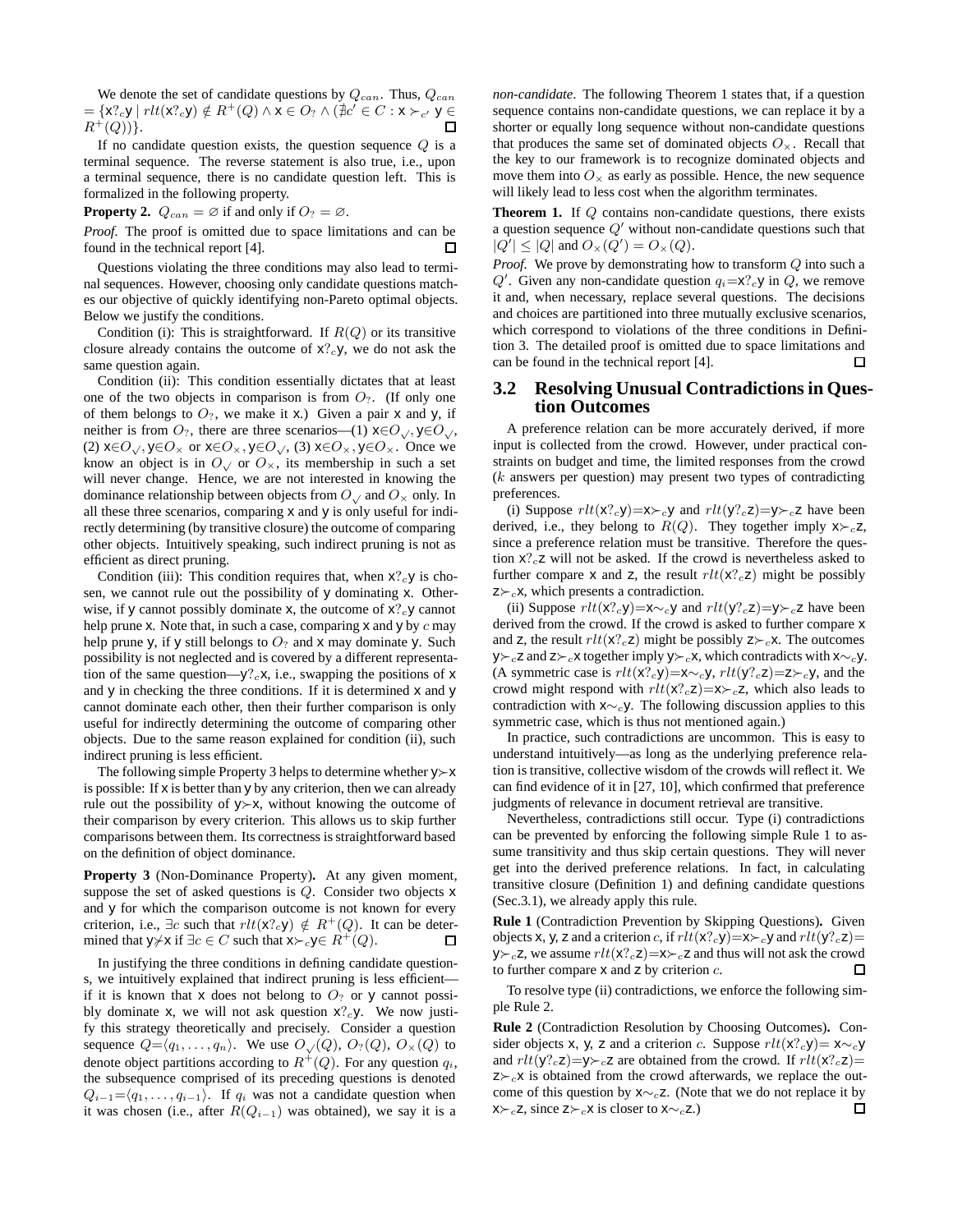| i      | $\overline{rlt}(q_i)$                                                                                                                                                        | Derived Results $O_{\sqrt{}}$        |         | O <sub>2</sub>         | $O_{\times}$                |
|--------|------------------------------------------------------------------------------------------------------------------------------------------------------------------------------|--------------------------------------|---------|------------------------|-----------------------------|
|        | 1-9 $\mathbf{b}_{\geq m}$ $\underline{\mathbf{e}}$ , $\underline{\mathbf{c}}_{\leq a}$ $\underline{\mathbf{d}}$ , $\underline{\mathbf{a}}_{\leq m}$ $\underline{\mathbf{c}}$ |                                      |         | $\alpha$ (a,b,c,d,e,f) | ø                           |
|        | $\underline{\mathbf{C}}\succ_{s}\mathbf{e}, \underline{\mathbf{b}}\sim_{s}\mathbf{d}, \overline{\mathbf{b}}\succ_{a}\underline{\mathbf{a}}$                                  |                                      |         |                        |                             |
|        | $\overline{\mathsf{d}}\!\!\succ_m\!\mathsf{e}_\cdot\!\overline{\mathsf{b}}\!\!\sim_m\!\mathsf{d}_\cdot\!\mathsf{b}\!\!\succ_s\!\overline{\mathsf{f}}$                        |                                      |         |                        |                             |
| 10     | <u>a</u> ⊱"d                                                                                                                                                                 | $a_{\succ m}e$                       |         |                        |                             |
| $1\,1$ | $\mathtt{C}\!\succ_a\!\mathtt{a}$                                                                                                                                            |                                      |         |                        |                             |
| 12     | $b_{\sim s}c$                                                                                                                                                                |                                      |         |                        |                             |
| $1\,3$ | $\mathtt{C}_{\succ m}$ d                                                                                                                                                     | $c_{\succ m}e$                       |         |                        |                             |
|        | $_{14\text{-}19}$ d $_{\succ s}$ e,e $_{\sim a}$ c,d $_{\sim a}$ f                                                                                                           |                                      |         |                        |                             |
|        | $\underline{a} \sim_a \overline{d}$ , $\underline{f} \succ_a \underline{a}$ , $\underline{b} \succ_a \underline{e}$                                                          |                                      |         |                        |                             |
| 20     | $\mathsf{b}_{\succ a}$ d                                                                                                                                                     | b⊱d                                  | ø       | (a,b,c,e,f)            | ≀d⊦                         |
| 21-23  | $c_{\succ_s}$ f.a $\succ_s$ e.f $\sim_m$ b                                                                                                                                   |                                      |         |                        |                             |
| 24     | a⊱ <u>,t</u>                                                                                                                                                                 | a≂f                                  |         |                        |                             |
| 25     | $e_{\succ a}$ f                                                                                                                                                              | b⊱"f.b⊱"a                            | ø       | (a,b,c,e)              | ∤d,f                        |
|        |                                                                                                                                                                              | $e_{\succ}$ a b $\succ$ f            |         |                        |                             |
| 26     | $b_{\succ a}c$                                                                                                                                                               |                                      |         |                        |                             |
| 27     | $a_{\succ m}$ <u>b</u>                                                                                                                                                       |                                      |         |                        |                             |
| 28     | $b_{\succ s}$ e                                                                                                                                                              | b⊱e                                  | ø       | (a,b,c)                | $\overline{\mathsf{d,e,f}}$ |
| 29     | $c_{\succ s}$ a                                                                                                                                                              | $C \rightarrow s e, C \rightarrow a$ | ø       | $\{b, c\}$             | ≀a,d,e,f                    |
| 30     | b $\sim_m$ c                                                                                                                                                                 | b⊱c                                  | $\{b\}$ | ø                      | $\{a, c, d, e, f\}$         |

Table 2: RandomQ on Example 1.

# **4. MICRO-ORDERING IN QUESTION SE-LECTION**

At every iteration of Alg.1, we choose a question  $x?_c$ y from the set of candidate questions. By macro-ordering, when available, the question selection strategy (Alg.2) chooses a candidate question in which  $y \notin O_{\times}$ , i.e., it chooses from  $Q_{can}^1$ . Otherwise, it chooses from  $Q_{can}^2$ . The size of  $Q_{can}^1$  and  $Q_{can}^2$  can be large. Microordering is for choosing from the many candidates. As discussed in Sec.3, in order to find a short question sequence, the overriding principle of our question selection strategy is to identify non-Pareto optimal objects as early as possible. Guided by this principle, this section discusses several micro-ordering strategies. Since the strategies are the same for  $Q_{can}^1$  and  $Q_{can}^2$ , we will simply use the term "candidate questions" without distinction between  $Q_{can}^1$  and  $Q_{can}^2$ .

#### **4.1 Random Question (**RandomQ**)**

RandomQ, as its name suggests, simply selects a random candidate question. Table 2 shows an execution of the general framework under RandomQ for Example 1. For each iteration  $i$ , the table shows the question outcome  $rlt(q_i)$ . Following the question form  $x?_c$ y in Definition 3, the object "x" in a question is underlined when we present the question outcome. The column "derived results" displays derived question outcomes by transitive closure (e.g.,  $a \succ_{m} e$ based on  $rlt(q_7)=d\succ_m e$  and  $rlt(q_{10})=a\succ_m d$ ) and derived object dominance (e.g.,  $b \rightarrow d$  after  $q_{20}$ ). The table also shows the object partitions ( $O_{\sqrt{2}}$ ,  $O_2$  and  $O_{\times}$ ) when the execution starts and when the partitions are changed after an iteration. Multiple iterations may be presented together if other columns are the same for them.

As Table 2 shows, this particular execution under RandomQ requires 30 questions. When the execution terminates, it finds the only Pareto-optimal object b. This simplest micro-ordering strategy already avoids many questions in the brute-force approach. The example clearly demonstrates the benefits of choosing candidate questions only and applying macro-strategy.

#### **4.2 Random Pair (**RandomP**)**

RandomP randomly selects a pair of objects x and y and keeps asking questions to compare them  $(X_{c}^{2}y)$  or  $Y_{c}^{2}x$ ) until no such candidate question remains, upon which it randomly picks another pair of objects. This strategy echoes our principle of eagerly identifying non-Pareto optimal objects. To declare an object x non-Pareto optimal, we must identify another object y such that y dominates x. If we directly compare x and y, it requires comparing them by every

| $\dot{\imath}$ | $\overline{rlt}(q_i)$                                                                        | Derived Results $\overline{O}_{\sqrt{2}}$ |     | O <sub>?</sub>         | $\overline{O}_{\times}$ |
|----------------|----------------------------------------------------------------------------------------------|-------------------------------------------|-----|------------------------|-------------------------|
| $\mathbf 1$    | $\textbf{C}\succ_{s}\textbf{I}$                                                              |                                           |     | $\alpha$ (a,b,c,d,e,f) | ø                       |
| $\overline{2}$ | $\mathsf{f}_{\succ m}$ C                                                                     | f≂c                                       |     |                        |                         |
| $3 - 4$        | <u>a⊱"e,ä⊱"e</u>                                                                             |                                           |     |                        |                         |
| 5              | $\mathbf{e}_{\succeq_a} \mathbf{a}$                                                          | a≂e                                       |     |                        |                         |
| $6 - 7$        | $\mathsf{C}\succ_s \mathsf{\underline{e}}, \tilde{\mathsf{C}}\succ_m \mathsf{\underline{e}}$ |                                           |     |                        |                         |
| $\bf8$         | $e_{\sim a}c$                                                                                | $c_{\succ}e$                              | ø   | (a,b,c,d,f)            | (e)                     |
| 9              | b⊱ <sub>s</sub> a                                                                            | $\overline{\mathsf{b}_{\succ s}}$ e       |     |                        |                         |
| 10             | $a_{\succ m}$ b                                                                              | $a_{\sim}b$                               |     |                        |                         |
| $1\,1$         | <u>d</u> ≻  sf                                                                               |                                           |     |                        |                         |
| 12             | $f_{\succ m}$ d                                                                              | f≂d                                       |     |                        |                         |
| 13             | d⊱ <u>,a</u>                                                                                 | d⊱ $_s$ e                                 |     |                        |                         |
| 14             | $a_{\succ m}$ d                                                                              | a≂d                                       |     |                        |                         |
|                | 15 – 16 $\mathsf{b}\mathbb{x}_s$ C, $\mathsf{b}\mathbb{x}_m$ C                               |                                           |     |                        |                         |
| 17             | $b_{\succ a}$ c                                                                              | b⊱c                                       | ø   | $_{(a,b,d,f)}$         | ${C, e}$                |
|                | $18 - 190 \sim s$ b, $0 \sim m$ b                                                            |                                           |     |                        |                         |
| 20             | $\mathsf{b}_{\succ a}$ d                                                                     | b⊱d                                       | ø   | $_{(a,b,f)}$           | ${C, d, e}$             |
| 21             | <u>a</u> ⊱ ∘                                                                                 | $\mathsf{b}_{\succ s}\mathsf{f}$          |     |                        |                         |
| 22             | $\underline{\mathsf{a}}_{\sim m}$ t                                                          |                                           |     |                        |                         |
| 23             | f⊱ <sub>a</sub> a                                                                            | a≂f                                       |     |                        |                         |
| 24             | b $\sim_m$ <u>r</u>                                                                          |                                           |     |                        |                         |
| 25             | $\mathsf{b}_{\succ a}$ t                                                                     | b⊱ <sub>a</sub> a,b⊱f                     | ≀b≀ | $\{a\}$                | ${c,d,e,f}$             |
|                | $_{26\,-\,27}$ C $\succ_{s}$ a,a $\sim_{m}$ C                                                |                                           |     |                        |                         |
| $\bf 28$       | $C_{\succ a}$ a                                                                              | c⊱a                                       | ≀b≀ | ø                      | $_{(a, c, d, e, f)}$    |

Table 3: RandomP on Example 1.

criterion in C in order to make sure  $y \rightarrow x$ . By skipping questions according to transitive closure, we do not need to directly compare them by every criterion. However, Property 4 below states that we still need at least  $|C|$  questions involving  $x$ —some are direct comparisons with y, others are comparisons with other objects which indirectly lead to outcomes of comparisons with y. When there is a candidate question  $x?_c$ y, it means y may dominate x. The fewer criteria remain for comparing them, the more likely y will dominate x. Hence, by keeping comparing the same object pair, RandomP aims at finding more non-Pareto objects by less questions.

**Property 4.** Given a set of criteria C and an object  $x \in O$ , at least  $|C|$  pairwise comparison questions involving  $x$  are required in order to find another object y such that y≻x.

*Proof.* The proof is omitted due to space limitations and can be found in the technical report [4]. П

Table 3 illustrates an execution of RandomP for Example 1. The initial two questions are between c and f. Afterwards, it is concluded that c∼f by Property 3. Therefore, RandomP moves on to ask 3 questions between a and e. In total, the execution requires 28 questions. Although it is shorter than Table 2 by only 2 questions due to the small size of the example, it clearly moves objects into  $O_x$  more quickly. (In Table 2,  $O_x$  is empty until the 20th question. In Table 3,  $O_x$  already has 3 objects after 20 questions.) The experiment results in Sec.5 exhibit significant performance gain of RandomP over RandomQ on larger data.

## **4.3 Pair with Fewest Remaining Questions (**FRQ**)**

Similar to RandomP, once a pair of objects x and y are chosen, FRQ keeps asking questions between x and y until there is no such candidate questions. Different from RandomP, instead of randomly picking a pair of objects, FRQ always chooses a pair with the fewest remaining questions. There may be multiple such pairs. To break ties, FRQ chooses such a pair that x has dominated the fewest other objects and y has dominated the most other objects. Furthermore, in comparing x and y, FRQ orders their remaining questions (and thus criteria) by how likely x is worse than y on the criteria. Below we explain this strategy in more detail.

**Selecting Object Pair** Consider a question sequence  $Q_i$  so far and FRQ is to select the next question  $Q_{i+1}$ . We use  $C_{X,Y}$  to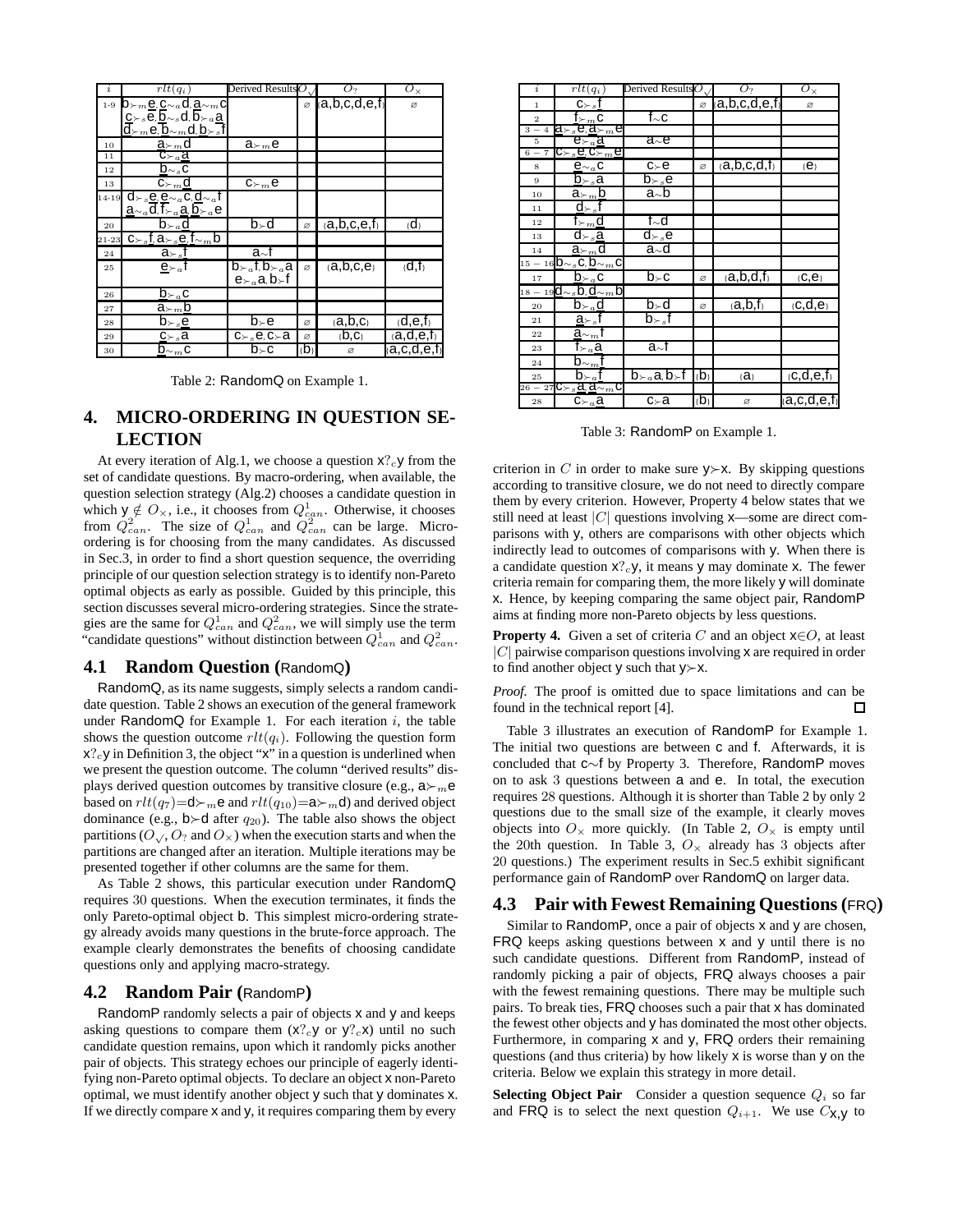denote the set of criteria  $c$  such that  $x$ ? $c$ y is a candidate question, i.e.,  $C_{\mathbf{X},\mathbf{Y}} = \{ c \in C \mid \mathbf{X}^? c \mathbf{y} \in Q_{can}^1 \}$ . (We assume  $Q_{can}^1$  is not empty. Otherwise, FRQ chooses from  $Q_{can}^2$  in the same way; cf. Alg.2.) By Definition 3, the outcomes of these questions are unknown, i.e.,  $\forall c \in C_{\mathbf{X},\mathbf{Y}} : rlt(\mathbf{X}^2, \mathbf{y}) \notin R^+(Q_i)$ . Furthermore, if any remaining question (whose outcome is unknown) between x and y is a candidate question, then all remaining questions between them are candidate questions. FRQ chooses a pair with the fewest remaining candidate questions, i.e., a pair belonging to  $S_1 = \arg \min_{(\mathbf{X}, \mathbf{y})} |C_{\mathbf{X}, \mathbf{y}}|$ .

The reason to choose such a pair is intuitive. It requires at least  $|C_{\mathbf{X},\mathbf{Y}}|$  candidate questions to determine y≻x. (The proof would be similar to that of Property 4.) Therefore,  $\min_{(\mathbf{X}, \mathbf{y})} |C_{\mathbf{X}, \mathbf{y}}|$  is the minimum number of candidate questions to further ask, in order to determine that an object is dominated, i.e., non-Pareto optimal. Thus, a pair in  $S_1$  may lead to a dominated object by the fewest questions, matching our goal of identifying non-Pareto optimal objects as soon as possible.

We further justify this strategy in a probabilistic sense. For y≻x to be realized, it is necessary that none of the remaining questions has an outcome  $x \succ c$ y, i.e.,  $\forall c \in C_{X,Y} : rlt(x?cY) \neq x \succ cY$ . Make the simplistic assumption that every question  $x?_c$ y has an equal probability p of not having outcome  $\mathsf{x}\succ_{c}\mathsf{y}$ , i.e.,  $\forall \mathsf{x}?_{c}\mathsf{y} {\in} Q_{can}^{1},$  $P(rlt(\mathbf{x}^?c\mathbf{y})\neq \mathbf{x}\succ_c \mathbf{y})=p$ . Further assuming independence of question outcomes, the probability of satisfying the aforementioned necessary condition is  $p^{|C}\mathsf{X}, \mathsf{Y}^{\perp}$ . By taking a pair belonging to  $S_1$ , we have the largest probability of finding a dominated object. We note that, for y≻x to be realized, in addition to the above necessary condition, another condition must be satisfied—if  $#c$  such that  $y \succ_c x \in R^+(Q_i)$ , the outcome of at least one remaining question should be y≻<sub>c</sub>x, i.e.,  $\exists c \in C_{X,Y}$  :  $rlt(x?_c y) = y \succ_c x$ . Our informal probability-based analysis does not consider this extra requirement.

**Breaking Ties** There can be multiple object pairs with the fewest remaining questions, i.e.,  $|S_1|>1$ . To break ties, FRQ chooses such an x that has dominated the fewest other objects, since it is more likely to be dominated. If there are still ties, FRQ further chooses such a y that has dominated the most other objects, since it is more likely to dominate x. More formally, FRQ chooses a pair belonging to  $S_2 = \{ (x,y) \in S_1 \mid \nexists (x',y') \in S_1 \text{ such that } d(x') > d(x) \vee$  $(d(\mathbf{x}') = d(\mathbf{x}) \wedge d(\mathbf{y}') > d(\mathbf{y}))$ , where the function  $d(\cdot)$  returns the number of objects so far dominated by an object, i.e.,  $\forall x, d(x) =$  $|\{y|x \rightarrow y \text{ based on } R^+(Q_i)\}|$ . This heuristic follows the principle of detecting non-Pareto optimal objects as early as possible. Note that  $S_2$  may still contain multiple object pairs. In such a case,  $FRQ$ chooses an arbitrary pair.

Selecting Comparison Criterion Once a pair  $(x,y)$  is chosen, FRQ has to select a criterion for the next question. FRQ orders the remaining criteria  $C_{\text{X},\text{Y}}$  based on the heuristic that the sooner it understands y≻x will not happen, the lower cost it pays. As discussed before,  $|C_{\mathbf{X},\mathbf{y}}|$  questions are required in order to conclude that y≻x; on the other hand, only one question (if asked first) can be enough for ruling it out. Consider the case that x is better than y by only one remaining criterion, i.e.,  $\exists c \in C_{\mathbf{X},\mathbf{y}} : r \cdot \mathit{lt}(\mathbf{x} \cdot c \mathbf{y}) = \mathbf{x} \succ c \mathbf{y}$  and ∀c′∈Cx,y, c′≠c : rlt(x?<sub>c′</sub>y)=x⊁<sub>c′</sub>y. If FRQ asks x?<sub>c</sub>y after all other remaining questions, it takes  $|C_{\mathbf{X},\mathbf{V}}|$  questions to understand y does not dominate x; but if  $x?_c$ y is asked first, no more questions are necessary, because there will be no more candidate questions in the form of  $x?_c$ y.

Therefore, FRQ orders the criteria  $C_{\text{X},\text{Y}}$  by a scoring function that reflects the likelihood of x's superiority than y by the corresponding criteria. More specifically, for each  $c \in C_{X,Y}$ , its score is  $r_c(\mathbf{x}, \mathbf{y}) = r_c(\mathbf{y}) + r'_{c}(\mathbf{y}) - r''_{c}(\mathbf{y}) - (r_c(\mathbf{x}) + r'_{c}(\mathbf{x}) - r''_{c}(\mathbf{x}))$  where  $r_c(\mathsf{y}) = |\{\mathsf{z} \mid \mathsf{z} \succ_c \mathsf{y} \in R^+(Q_i)\}|, \, r^\prime{}_c(\mathsf{y}) {=} |\{\mathsf{z} \mid \mathsf{y} {\sim_c} \mathsf{z} \in R^+(Q_i)\}|,$ 

|    |                                           | $rlt(q_i)$ Derived Results | $(X, Y), C_{X, V}$                                                                        |         | O2                              | $O_{\times}$        |
|----|-------------------------------------------|----------------------------|-------------------------------------------------------------------------------------------|---------|---------------------------------|---------------------|
|    |                                           |                            | $\{a,b\}, \{s,m,a\}$                                                                      | ø       | (a,b,c,d,e,f)                   | ø                   |
| 1  | $\mathsf{b}_{\succeq s}$ a                |                            | $(a,b), \{m, a\}$                                                                         |         |                                 |                     |
|    | 2 $\mathbf{a}$ ⊱ m D                      | a≂b                        | $(a, c), \{s, a, m\}$                                                                     |         |                                 |                     |
|    | c⊱ <sub>s</sub> a                         |                            | $(\overline{\mathbf{d}},\mathbf{\overline{C}})$ , $\{a, m\}$                              |         |                                 |                     |
|    | $\mathtt{C}\scriptstyle{\sim} a$ <u>a</u> |                            | $(a, c), \{m\}$                                                                           |         |                                 |                     |
|    | $5C \succ m 2$                            | c⊱a                        | $(b, c)$ , { $a, s, m$ }                                                                  | ø       | $_{\{}b,c,d,e,f\}$              | $\{a\}$             |
| 6  | $b_{\sim a}c$                             |                            | $(b, c), \{\{s, m\}}$                                                                     |         |                                 |                     |
|    | $D_{\sim s}C$                             |                            | $(b, c), \{m\}$                                                                           |         |                                 |                     |
|    | 8 <b>b</b> ≻m <b>C</b>                    |                            | $\mathsf{b}_{\succ m}$ a, $\mathsf{b}_{\succ}$ C (d, $\mathsf{b}_{\succ}$ , $\{a, s, m\}$ | ø       | $_{\{}b,d,e,f\}$                | $\{a, c\}$          |
|    | 9 $\mathsf{D}\sim_a\mathsf{C}$            |                            | $(d,b), \{\,s, m\}$                                                                       |         |                                 |                     |
| 10 | $b_{\sim s}$ d                            |                            | $\overline{\mathbf{d}},\mathbf{b}$ <sub>1</sub> , $\{m\}$                                 |         |                                 |                     |
|    | 11 $\mathsf{D}\succ_m\mathsf{Q}$          | b⊱d                        | $(\mathsf{\mathbf{\Theta}},\mathsf{\mathbf{\mathsf{D}}}),\{a, s, m\}$                     | ø       | $_{\{}b,e,f\}$                  | <sub>≀</sub> a,c,dյ |
| 12 | $b_{\succ a}e$                            |                            | $\overline{\mathfrak{e}},\mathsf{b}$ ), {s, m}                                            |         |                                 |                     |
|    | $_{13}$ b $\succ_{s}$ e                   |                            | $(e, b), \{m\}$                                                                           |         |                                 |                     |
|    | $\mathsf{D}\succ m$ e                     |                            | $a_{\succ m}e,b_{\succ}e$ (f, b), {a, s, m}                                               | ø       | $\{\overline{b},\overline{f}\}$ | (a, c, d, e)        |
| 15 |                                           |                            | $(f, b), \{s, m\}$                                                                        |         |                                 |                     |
| 16 | $\mathsf{D}\succ_s \mathsf{I}$            |                            | $(f, b), \{m\}$                                                                           |         |                                 |                     |
|    | $\mathsf{D}\succ m$ l                     | b⊱t                        |                                                                                           | $\{b\}$ | ø                               | $\{a, c, d, e, f\}$ |

Table 4: FRQ on Example 1.

and  $r''_c(y)=|\{z \mid y \succ_c z \in R^+(Q_i)\}|$ . In this scoring function,  $r_c(y)$ is the number of objects preferred over y by criterion c,  $r'_{c}(y)$ is the number of objects equally good (or bad) as  $y$  by  $c$ , and  $r''$ <sub>c</sub>(y) is the number of objects to which y is preferred with regard to c. FRQ asks the remaining questions in decreasing order of the corresponding criteria's scores. This way, it may find such a question that  $rlt(\mathbf{x}$ ?<sub>c</sub>y)= $\mathbf{x} \succ c$ y earlier than later.

Table 4 presents the framework's execution for Example 1, by applying the FRQ policy. In addition to the same columns in Tables 2 and 3, Table 4 also includes an extra column to show, at each iteration, the chosen object pair for the next question (x,y) and the set of remaining comparison criteria between them  $(C_{X,Y})$ . The criteria in  $C_{\textbf{X},\textbf{y}}$  are ordered by the aforementioned ranking function  $r(\cdot)$ . At the beginning of the execution, the object pair is arbitrarily chosen and the criteria are arbitrarily ordered. In the example, we assume  $a?s$ b is chosen as the first question. After  $q_2$ , FRQ can derive that a∼b. Hence, there is no more candidate question between them and FRQ chooses the next pair (a,c). Three questions are asked for comparing them. At the end of  $q_5$ , multiple object pairs have the fewest remaining questions. By breaking ties, (b,c) is chosen as the next pair, since only c has dominated any object so far. The remaining criteria  $C_{\mathbf{b},\mathbf{c}}$  are ordered as  $\{a, s, m\}$ , because  $r_a(b,c) > r_s(b,c)$  and  $r_a(b,c) > r_m(b,c)$ . The execution sequence terminates after 17 questions, much shorter than the 30 and 28 questions by RandomQ and RandomP, respectively.

To conclude the discussion on micro-ordering, we derive a lower bound on the number of questions required for finding all Paretooptimal objects (Theorem 2). The experiment results in Sec.5 reveal that FRQ is nearly optimal and the lower bound is practically tight, since the number of questions used by FRQ is very close to the lower bound.

**Theorem 2.** Given objects O and criteria C, to find all Paretooptimal objects in O, at least  $(|O|-k) \times |C| + (k-1) \times 2$  pairwise comparison questions are necessary, where  $k$  is the number of Paretooptimal objects in O.

*Proof.* The proof is omitted due to space limitations and can be found in the technical report [4]. 口

# **5. EXPERIMENTS**

We designed and conducted experiments to compare the efficiency of different instantiations of the general framework under varying problem sizes. Our experiments used both a real crowdsourcing marketplace and simulations based on a real dataset.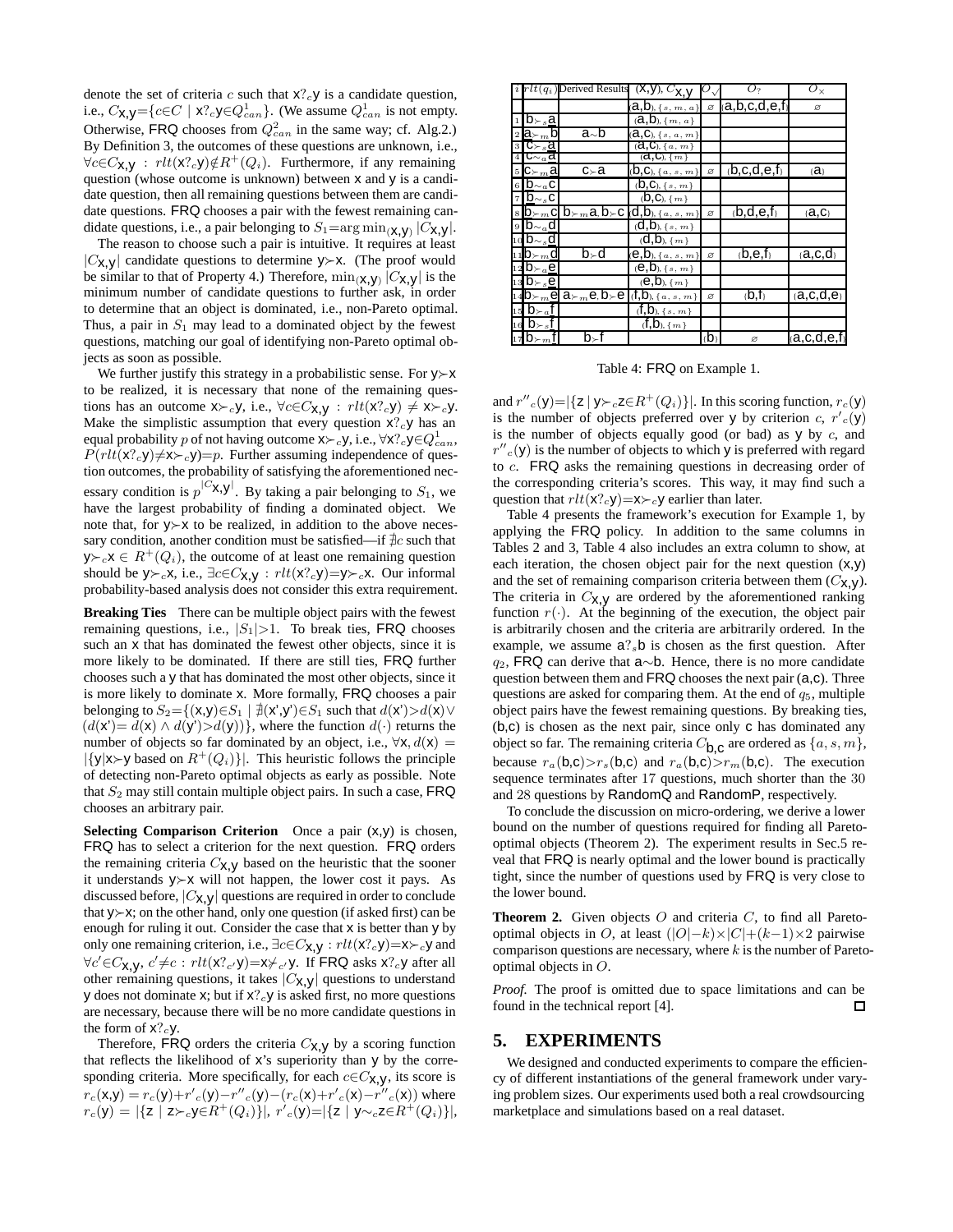

Figure 5: No. of Pareto-optimal objects. Varying  $|O|$  and  $|C|$ .



# **5.1 Efficiency and Scalability**

We studied the efficiency and scalability of various instantiations of the general framework. Given the large number of questions required for such a study, we cannot afford using a real crowdsourcing marketplace. Hence, we performed the following simulation. Each object is an NBA player in a particular year. The objects are compared by 10 criteria, i.e., performance categories such as *points*, *rebounds*, *assists*, etc. We simulated the corresponding 10 preference relations based on the players' real performance in individual years, as follows. Consider a performance category c and two objects  $x=(\text{player1}, \text{ year1})$  and  $y=(\text{player2}, \text{ year2})$ .  $x.c$  is player1's per-game performance on category  $c$  in year1 (similarly for  $y.c$ ). Values in each category  $c$  are normalized into the range  $[0, 1]$ , where 0 and 1 correspond to the minimal and maximal values in  $c$ , respectively. Suppose  $x.c$  y.c. We generated a uniform random number v in [0, 1]. If  $v < 1 - e^{-(x.c-y.c)}$ , we set  $x \succ c$ y, otherwise we set  $x \sim c$ y. This way, we introduced a perturbation into the preference relations in order to make sure they are partial orders, as opposed to directly using real performance statistics (which would imply total orders). Fig.5 shows that the number of Paretooptimal objects increases by the sizes of both object set  $O$  (objects are randomly selected) and criteria set  $C$  (the first  $|C|$  criteria of the aforementioned 10 criteria).

#### **Effectiveness of candidate questions and macro-ordering**

To verify the effectiveness of candidate questions and macro-ordering, we compared five methods—BruteForce, –CQ–MO, –CQ+MO, +CQ–MO, and +CQ+MO. The notation +/– before CQ and MO indicates whether a method only selects candidate questions (CQ)



Figure 7: No. of questions by different micro-ordering heuristics.

and whether it applies the macro-ordering strategy (MO), respectively. In all these five methods, qualifying questions are randomly selected, i.e., no particular micro-ordering heuristics are applied. For instance, +CQ+MO selects only candidate questions and applies macro-ordering. Hence, it is equivalent to RandomQ. Fig.6 shows the numbers of required pairwise comparisons (in logarithmic scale) for each method, varying by object set size  $(|O|)$  from 500 to 10,000 for  $|C|=4$  and  $|C|=10$ ) and criterion set size  $(|C|)$ from 3 to 10 for  $|O|=3,000$  and  $|O|=10,000$ . The figure clearly demonstrates the effectiveness of both CQ and MO, as taking out either feature leads to significantly worse performance than RandomQ. Particularly, the gap between +CQ–MO and –CQ+MO suggests that choosing only candidate questions has more fundamental impact than macro-ordering. If neither is applied (i.e., – CQ–MO), the performance is equally poor as that of BruteForce. (–CQ–MO uses slightly less questions than BruteForce, since it can terminate before exhausting all questions. However, the difference is negligible for practical purpose, as their curves overlap under logarithmic scale.)

#### **Effectiveness of micro-ordering**

Fig.7 presents the numbers of pairwise comparisons required by different micro-ordering heuristics (RandomQ, i.e., +CQ+MO, RandomP, FRQ) and LowerBound (cf. Theorem 2) under varying sizes of the object set (|O| from 500 to 10,000 for  $|C|=4$  and  $|C|=10$ ) and the criteria set (|C| from 3 to 10 for  $|O|=3$ , 000 and  $|O|=10,000$ . In all these instantiations of the general framework, CQ and MO are applied. The results are averaged across 30 executions. All these methods outperformed BruteForce by orders of magnitude. (BruteForce is not shown in Fig.7 since it is off scale, but its number can be calculated by equation  $|C|\times|O|\times|O|$  –  $1/2$ .) For instance, for 5,000 objects and 4 criteria, the ratio of pairwise comparisons required by even the naive RandomQ to that used by BruteForce is already as low as 0.0048. This clearly shows the effectiveness of CQ and MO, as discussed for Fig.6. The ratios for RandomP and FRQ are further several times smaller (0.00094 and 0.00048, respectively). The big gain by FRQ justifies the strategy of choosing object pairs with the fewest remaining questions. Especially, FRQ has nearly optimal performance, because it gets very close to LowerBound in Fig.7. The small